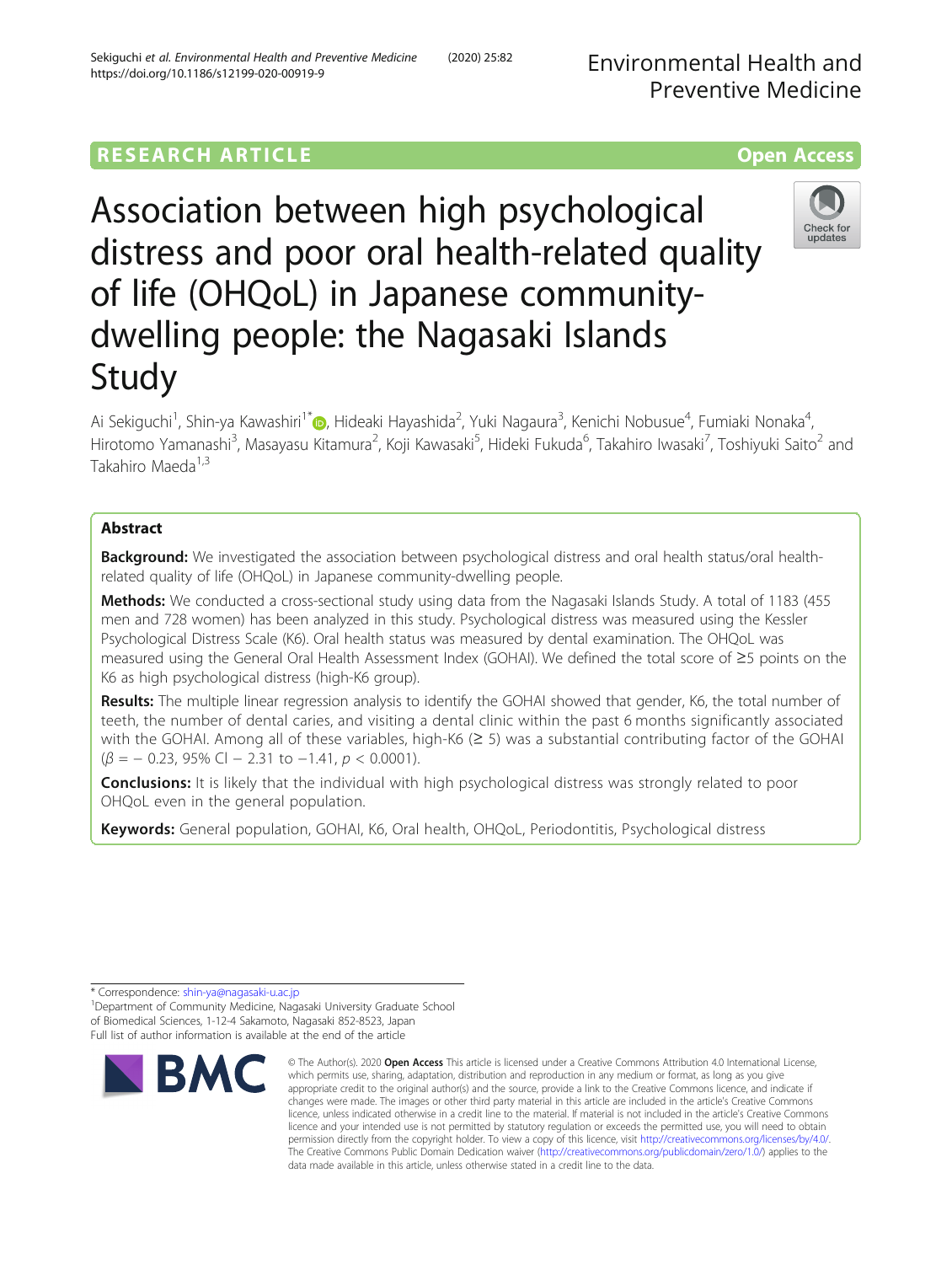### Background

The concern over mental health as an essential factor of the global burden of disease in public health has risen [[1,](#page-7-0) [2\]](#page-7-0). Mental health is closely related to aspects of physical health such as cardiovascular disease [[3\]](#page-7-0) and diabetes [\[4](#page-7-0)] worldwide. In order to develop effective public health and clinical interventions for mental health, it is necessary to better understand the mechanisms that underlie interventions between mental health and other health conditions [[5\]](#page-7-0). The association between mental health and oral health as a part of physical health has been examined [\[6](#page-7-0), [7](#page-7-0)]. For example, patients with mental illnesses had a higher proportion of oral problems such as dental caries, periodontal disease, and edentulousness compared to a general population [\[8](#page-7-0)–[10](#page-7-0)].

Kisely et al. [[8,](#page-7-0) [9](#page-7-0)] suggested that oral health interventions for patients with mental illnesses should include advice on lifestyle habits and oral hygiene, the management of iatrogenic dry mouth, and early dental referral. It is important to develop and evaluate interventions that will increase the utilization of dental care (particularly preventive dental services) among people with mental illness in order to improve their oral health and reduce the dental expenditures among this vulnerable population [[11\]](#page-7-0).

Oral health-related quality of life (OHQoL), which is closely related to oral health status [\[12](#page-7-0)–[16\]](#page-7-0), is important for the management of oral health [\[17](#page-7-0), [18](#page-7-0)]. Several studies reported the oral health status in patients with mental illnesses in psychiatric clinics [\[8](#page-7-0), [9](#page-7-0), [12,](#page-7-0) [13](#page-7-0), [19](#page-7-0)], but few studies have investigated the oral health status of individuals in a general population who have or may have poor mental health. It has been proposed that public health interventions for psychological distress (which is not classified as mental illness) among individuals in general populations are important [\[20](#page-7-0), [21](#page-7-0)].

Psychological distress was shown to be related to negative impacts on the number of teeth and oral healthrelated quality of life (OHQoL) in an older general population using self-reports [\[22](#page-7-0)]. A population-based cross-sectional study demonstrated that depression is associated with poor dental health evaluated by questionnaires [[23](#page-7-0)]. The World Health Organization (WHO) recommended the approach of providing a program for the continuous improvement of oral health as an essential factor of general health that is related to quality of life [[24\]](#page-7-0). The Japan Dental Association stated that good oral health is related to the extension of healthy life expectancy in Japan's super-aging society [\[25](#page-7-0)]. Therefore, a clarification of the relationship between psychological distress and oral health status or OHQoL is a considerable task in public health. We hypothesized that psychological distress is closely related with poor oral

health status as well as low OHQoL even in a general population. In the present study, we evaluated the participants' oral health status by using questionnaires as well as dental examinations to clarify the precise associations between mental health status and oral health status/OHQoL in a general population.

We have conducted a community-based prospective cohort study (the Nagasaki Islands Study) that involves the results of an annual medical health check-up in Goto City, Nagasaki Prefecture, in the western part of Japan [[26,](#page-7-0) [27\]](#page-7-0). The municipal government of Goto City has been promoting medical examinations of communitydwelling adults for screening and treating noncommunicable diseases under Japan's Ministry of Health, Labor and Welfare. As an additional investigation in the Nagasaki Islands Study, we evaluated the participants' psychological distress and OHQoL by questionnaires and performed dental examinations.

The purpose of the present study was to clarify the association of psychological distress and oral health status with OHQoL in Japanese community-dwelling individuals, using data from the Nagasaki Islands Study.

## Participants and methods

## Study design and participants

This was a cross-sectional study as a part of the Nagasaki Islands Study. Data were collected to cover the whole region of Goto City in a 3-year cycle. A total of 3742 participants attended the annual medical health check-ups (1444 men and 2298 women) from 2015 to 2017; among them, we excluded the participants without all oral examinations ( $n = 2256$ ), those whose measuring probing pocket depth (PPD) and clinical attachment loss (CAL) were not measured ( $n = 270$ ), those without General Oral Health Assessment Index (GOHAI) scores ( $n = 24$ ), and those who underwent health check-ups more than two times in the 3-year period ( $n = 9$ ). The final total number of participants in this study was thus 1183 (455 men and 728 women) (1183 of 3742, 32%). This study was approved by the Ethics Committee of Nagasaki University Graduate School of Biomedical Sciences (study registration number 14051404-8) and conformed to the Declaration of Helsinki. Written informed consent forms were provided in Japanese to ensure comprehensive understanding of the study objectives, and informed consent was given by all participants.

## Measures

#### Demographic variables

The following demographic variables were evaluated: age; sex; body mass index (BMI); a past medical history of stroke, ischemic heart disease, hypertension, diabetes mellitus, or dyslipidemia (under management/no history);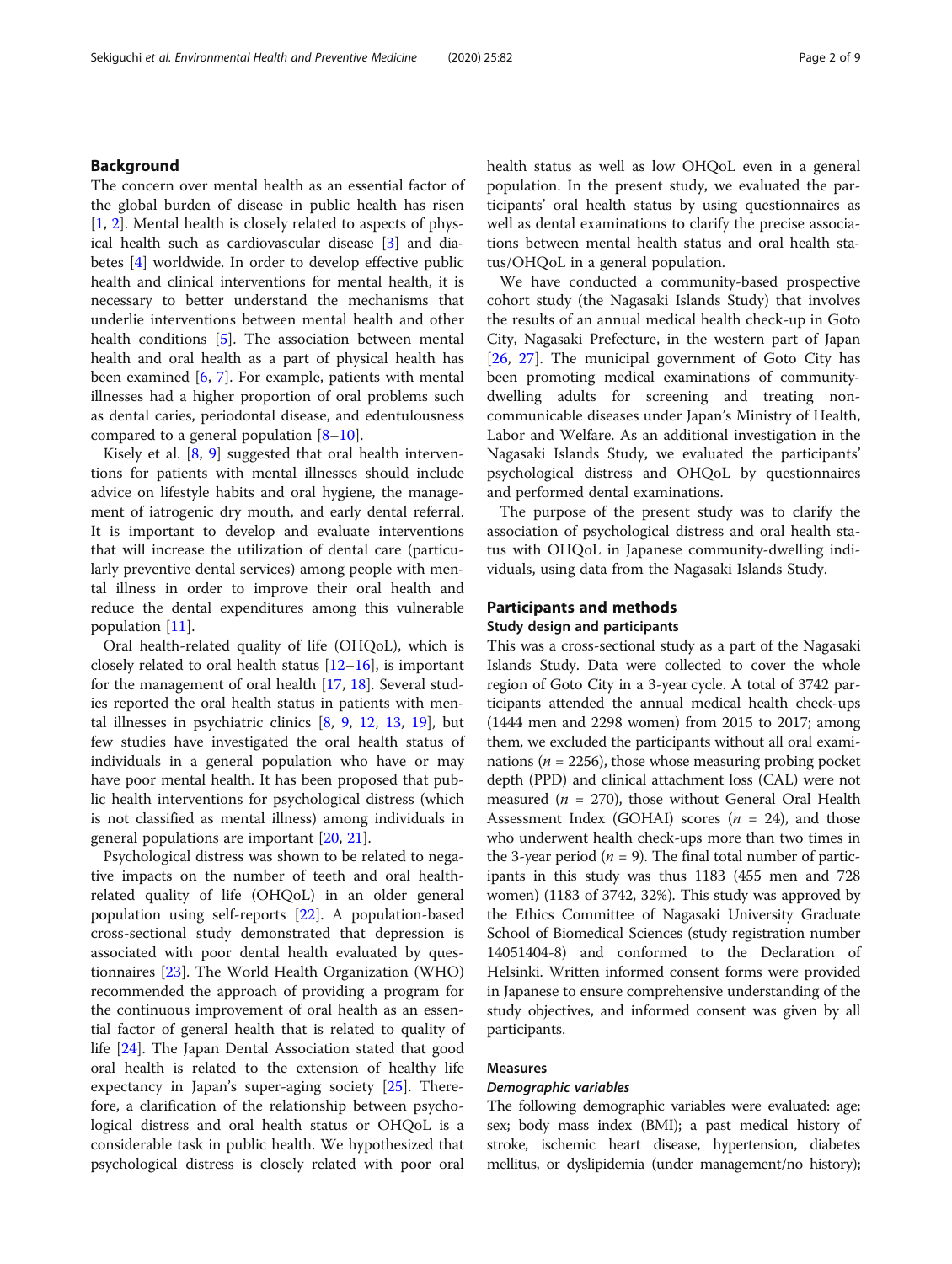falling within the past 1 year; hospitalization within the past 1 year (yes/no); smoking status (yes/no); habitual drinking (yes/few); exercise activity [exercise for 30 min or more at least twice a week for 1 year or more] (yes/no), social participation with neighbors [having neighbors who can have a close conversation] (yes/no), social participation with non-neighbors [have friends, separated family members, and relatives who can come and go intimately] (yes/no), and having any hobbies (yes/no). All demographic variables except for age and sex were collected through interviews with trained researchers at each of the city's community centers.

### Psychological distress

We used the Kessler Psychological Distress 6-question Short-Form Scale (K6) to measure the participants' psychological distress [\[28](#page-7-0)]. The K6 is a questionnaire developed to examine the respondent's general psychological distress in a community setting. It consists of the following six items: "During the last 30 days, how often did you feel (1) nervous, (2) hopeless, (3) so restless or fidgety, (4) so depressed that nothing could cheer you up, (5) that everything was an effort, (6) worthless?" Each of these items is answered using the following 5-point scale: all of the time (4 points), most of the time (3 points), some of the time (2 points), a little of the time (1 point), never (0 points). The total score ranges from 0 to 24, and higher scores indicate more severe psychological distress or probable mental illness. The K6 was translated into Japanese, and the validity of the Japanese version of the K6 was confirmed [[29](#page-7-0), [30](#page-7-0)]. In previous study using K6 in Japan, the total score of  $\geq 5$  points and  $\geq 13$  points on the K6 were defined as moderate and severe psychological distress, respectively [\[20,](#page-7-0) [21](#page-7-0), [31\]](#page-8-0). To detect psychological distress widely in a general population, we defined the total score of  $\geq$  5 points on the K6 as high psychological distress. The K6 was administered during interviews with trained researchers at each community center.

### Dental examinations

We investigated the participants' oral health status based on the following parameters: the number of teeth, the number of untreated dental caries, the PPD, the CAL, the periodontal stage (early/advanced) (yes/no), and whether the participant's most recent dental visit was within the prior 6 months (yes/no). A periodontal examination was performed using a method that is a modification of the Third National Health and Nutrition Examination Survey [\[32](#page-8-0)] by one of four trained dentists, as described [[33](#page-8-0)]. The PPD was defined as the distance from the gingival margin to the bottom of the pocket, and the CAL was defined as the distance from the cemento-enamel junction to the bottom of the pocket. These values were measured using a periodontal probe at the mesio-buccal and mid-buccal sites for all present teeth excluding the third molars.

In these oral examinations, the periodontal stage, PPD, and CAL were measured in the participants who had  $\geq$ 10 teeth. The periodontal stage was defined as follows: the worst PPD (i.e., 4–5 mm) was defined as early-stage, and a PPD  $\geq 6$  mm for at least one tooth among the present teeth was defined as advanced-stage. The averages of the PPD and CAL were calculated as the sum of PPD and the sum of the CAL divided by the participant's total number of teeth, as the mean PPD (mPPD) and the mean CAL (mCAL), respectively. Prior to the start of this study, all examiners were trained with the use of charts, periodontal models, and volunteer participants at the Nagasaki University Hospital.

### **OHQoL**

We used the General Oral Health Assessment Index (GOHAI) [\[34](#page-8-0)] to measure each participant's OHQoL. The GOHAI is a questionnaire that was developed specifically to evaluate the OHQoL. It contains the following 12 items: "During the last 3 months, how often (1) did you limit the kinds or amounts of food you eat because of problems with your teeth or dentures, (2) did you have trouble biting or chewing any kinds of food, such as firm meat or apples, (3) were you able to swallow comfortably, (4) have your teeth or dentures prevented you from speaking the way you wanted, (5) were you able to eat anything without feeling discomfort, (6) did you limit contacts with people because of the condition of your teeth or dentures, (7) were you pleased or happy with the looks of your teeth and gums or dentures, (8) did you use medication to relieve pain or discomfort around your mouth, (9) were you worried or concerned about the problems with your teeth, gums, or dentures, (10) did you feel nervous or self-conscious because of problems with your teeth, gums, or dentures, (11) did you feel uncomfortable eating in front of people because of problems with your teeth, gums, or dentures, and (12) were your teeth or gums sensitive to hot, cold, or sweets?" The GOHAI was translated into Japanese, and the validity of the Japanese version was confirmed [[35,](#page-8-0) [36\]](#page-8-0).

While the original version of the GOHAI included three positively worded questions, i.e., questions (3), (5), and (7), the GOHAI Japanese version was changed to include only negatively worded questions for usability [[35\]](#page-8-0). Each of the 12 items has a score between 1 and 5: all of the time (1 point), most of the time (2 points), some of the time (3 points), a little of the time (4 points), and never (5 points). Although there is no global standard cutoff point for the GOHAI, the cumulative score is from 12 to 60 points, and a lower score indicates poorer OHQoL. The GOHAI was administered during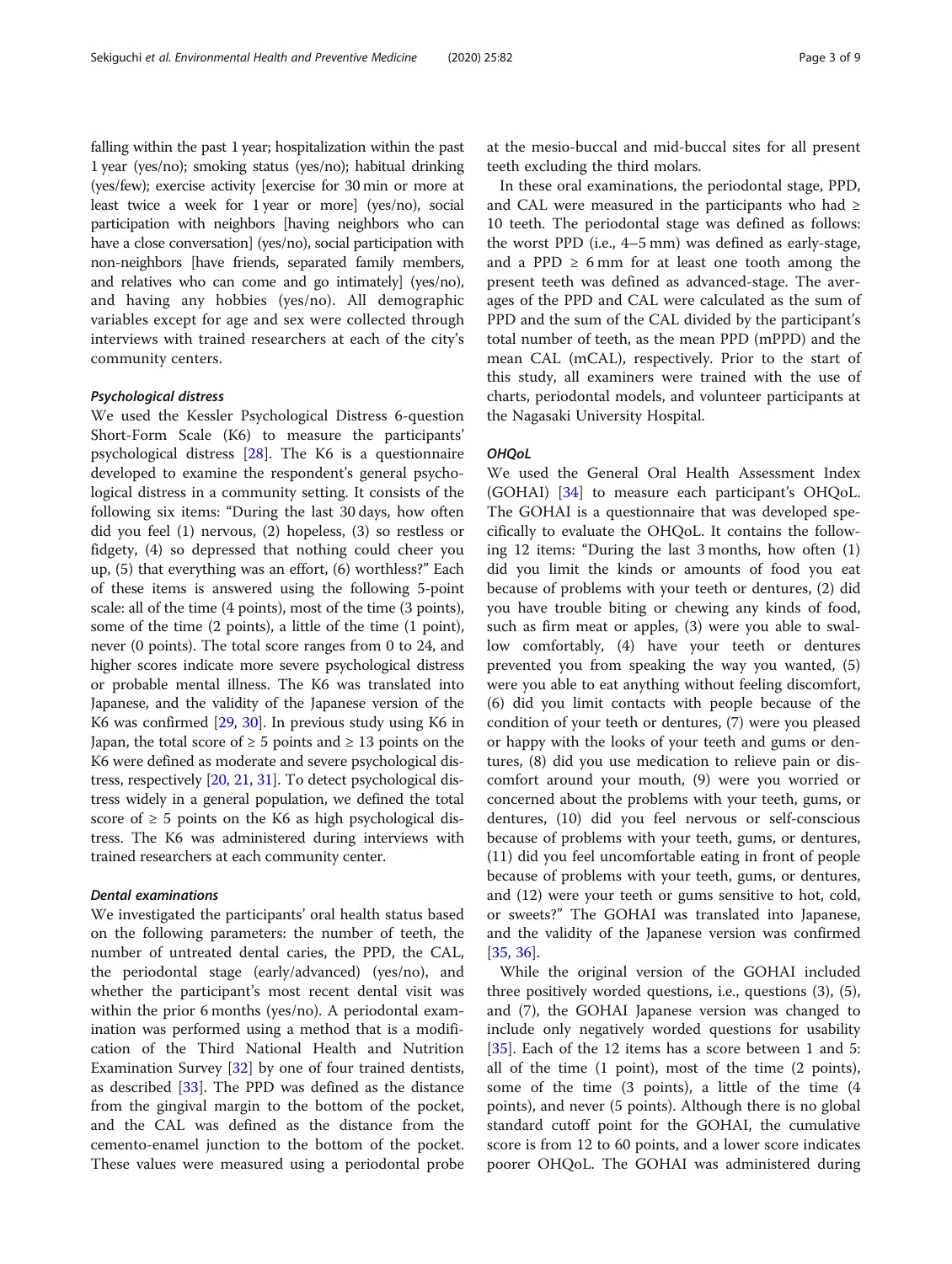<span id="page-3-0"></span>interviews by trained researchers after dental examinations at each community center.

#### Statistical analyses

We first performed a descriptive analysis. We then divided all of the participants into two groups based on their psychological distress status revealed by the K6: those whose score was high ( $\geq 5$  points) and those whose K6 score was low (< 5 points). We then used  $\chi^2$  tests to compare the ratio of categorical variables and  $t$  tests to compare the averages of continuous variables between the high and low K6 group.

We conducted a correlation analysis of the GOHAI in continuous variables among dental examinations and performed  $t$  tests to compare the averages of GOHAI scores between two dental variables. Last, we performed a multiple regression analysis to identify factors related to the GOHAI scores. In these statistical analyses, missing values were excluded. We attempted to identify any variables that independently contribute to GOHAI from the variables [gender, K6, habitually exercising, social participation with neighbors, falling within 1 year, hospitalized within 1 year,

total number of teeth, number of dental caries, mCAL, visit a dental within 6 months] that were significantly associated with the GOHAI score by performing a multiple regression analysis. All statistical analyses were carried out with two-sided tests. The threshold for significance was  $p < 0.05$ . The analyses were conducted using JMP® 14 (SAS Institute, Cary, NC, USA).

## Results

## Demographic variables

The demographic variables of the participants are summarized in Table 1. The mean (SD) age was 65.9 (11.7) years old; 62% of the participants ( $n = 728$ ) were female. Nineteen percent of the participants ( $n = 221$ ) reported having fallen within the past 1 year, and 124 (10%) experienced hospitalization within the past year. Regarding activities, 581 participants (49%) habitually exercised, 936 participants (79%) had social participation with neighbors, 1065 participants (90%) had social participation with non-neighbors, and 975 participants (82%) had a hobby.

**Table 1** Comparisons of demographic variables between the K6 high group and the K6 low group

|                                         | <b>Participants</b> |                     | Psychological distress status  |                         |  |
|-----------------------------------------|---------------------|---------------------|--------------------------------|-------------------------|--|
|                                         | <b>Total</b>        | High K6 ( $\geq$ 5) | Low K6 $(< 5)$<br>$(n = 1058)$ | p value                 |  |
|                                         | $(n = 1183)$        | $(n = 125)$         |                                |                         |  |
| Age, mean (SD)                          | 65.9 (11.7)         | 64.7 (14.0)         | 66.1(11.3)                     | 0.20                    |  |
| Female, $n$ (%)                         | 728 (62)            | 91 (73)             | 637 (60)                       | $0.006*$                |  |
| BMI, mean (SD)                          | 22.9(3.2)           | 22.5(3.1)           | 22.9(3.3)                      | 0.12                    |  |
| Past medical history of, n (%)          |                     |                     |                                |                         |  |
| Stroke                                  | 37(3)               | 4(3)                | 33(3)                          | 0.96                    |  |
| Ischemic heart disease                  | 63(5)               | 8(6)                | 55 $(5)$                       | 0.57                    |  |
| Hypertension                            | 413 (35)            | 38 (30)             | 375 (35)                       | 0.26                    |  |
| Diabetes mellitus                       | 72(6)               | 7(6)                | 65(6)                          | 0.81                    |  |
| Dyslipidemia                            | 236 (20)            | 27(22)              | 209 (20)                       | 0.63                    |  |
| Falling within 1 year                   | 221 (19)            | 41 (33)             | 180 (17)                       | $< 0.0001$ <sup>†</sup> |  |
| Hospitalization within 1 year           | 124(10)             | 22(18)              | 102(10)                        | $0.006*$                |  |
| Current smoking, n (%)                  | 99 (8)              | 12(9)               | 87 (8)                         | 0.60                    |  |
| Habitual drinking, n (%)                | 358 (30)            | 29 (23)             | 329 (31)                       | 0.068                   |  |
| Activities, n (%)                       |                     |                     |                                |                         |  |
| Habitual exercising <sup>a</sup>        | 581 (49)            | 40 (32)             | 541 (51)                       | $< 0.0001$ <sup>†</sup> |  |
| Social participation with neighbors     | 936 (79)            | 77(62)              | 859 (81)                       | $< 0.0001$ <sup>+</sup> |  |
| Social participation with non-neighbors | 1065 (90)           | 107 (86)            | 958 (91)                       | 0.081                   |  |
| Having any hobbies                      | 975 (82)            | 94 (75)             | 881 (83)                       | $0.025*$                |  |

Chi-squared tests were used to compare the ratio of categorical variables, and t tests were used to compare the averages of continuous variables between the groups. Missing value excluded; falling within 1 year = 5, habitual drinking = 1, social participation with neighbors = 1, the other variables were not missing value BMI body mass index, K6 the Kessler Psychological Distress 6-Question Short-Form Scale  $*_{p}$  < 0.05

 $a^2$ Exercise of  $\geq 30$  min,  $\geq 2 \times$ /week, and  $\geq 1$  year

 $^{\dagger}p < 0.001$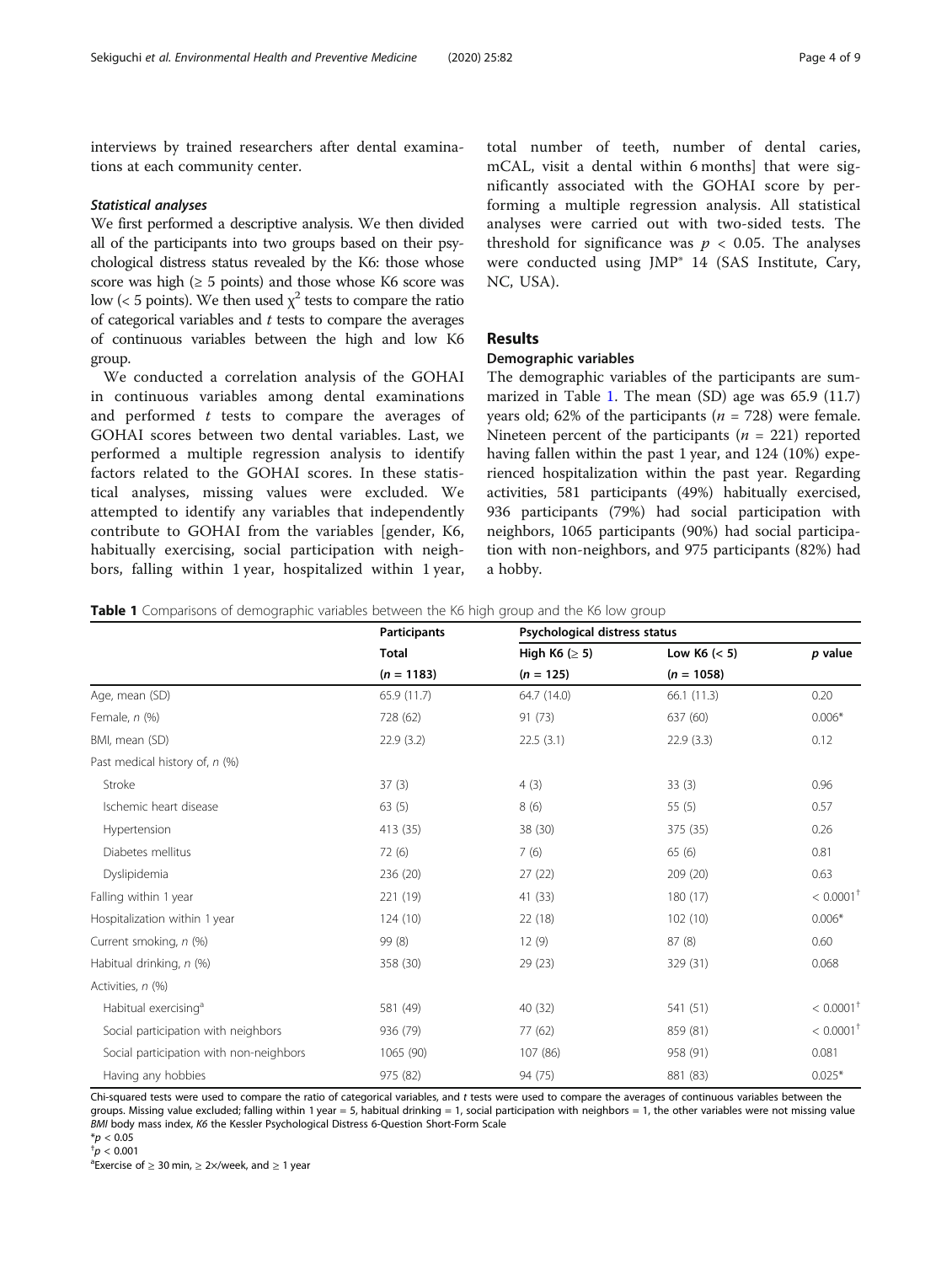## Comparisons of the high- and low-K6 groups' demographic variables

There were no significant between-group differences in age, BMI, any aspect of past medical history, smoking status, habitual drinking, or social participation with non-neighbors. The mean (SD) of the cumulative K6 score for all participants was 1.5 (2.9) points. The percentage of participants with a high K6 score ( $\geq$  5) was 125 (10.6%); that of the low-K6 group was 89.4%  $(n = 1058)$ . The distribution of K6 scores is illustrated in Supplemental Figure S[1](#page-6-0).

The results of our comparison of demographic variables between the high-K6 and low-K6 groups are given in Table [1.](#page-3-0) The percentage of women was significantly higher in the high-K6 group ( $p = 0.006$ ). Compared to the low-K6 group, the percentages of participants who reported having fallen within the past year ( $p < 0.0001$ ) and those who had been hospitalized within the past year ( $p = 0.006$ ) were significantly higher in the high-K6 group. Compared to the low-K6 group, the high-K6 group's percentages of participants who habitually exercised ( $p < 0.0001$ ), engaged in social activity with neighbors ( $p < 0.0001$ ), and had any hobbies ( $p = 0.025$ ) were significantly lower.

## Comparisons of the high- and low-K6 groups' oral health status

The oral health status data are summarized in Table 2. For the total population, the mean (SD) total number of teeth was 23.3 (5.1), the mean (SD) number of untreated dental caries was 0.7 (1.7), the mean (SD) mPPD was 2.0  $(0.6)$ , the mean  $(SD)$  mCAL was 2.4  $(0.9)$ , and the mean (SD) GOHAI score was 55.9 (5.0). Regarding periodontal stages, 348 participants (29%) were at the early

periodontal stage and 246 participants (21%) were at the advanced periodontal stage. Five hundred nine participants (43%) reported having visited a dental clinic within the past 6 months.

We compared the oral health status between the highand low-K6 groups (Table 2). The GOHAI scores were significantly lower in the high-K6 group compared to the low-K6 group ( $p < 0.0001$ ). The mPPD and the mCAL values tended to be higher in the high-K6 group compared to the low-K6 group. There was a tendency for fewer participants having visited a dental clinic within the past 6 months in the high-K6 group compared to the low-K6 group.

## Comparison of GOHAI scores between dental examinations

Each of the following was significantly correlated with the GOHAI scores: the total number of teeth ( $r = 0.17$ ,  $p$ ) < 0.0001), the number of dental caries ( $r = -0.14$ ,  $p <$ 0.0001), and the mCAL ( $r = -0.09$ ,  $p = 0.003$ ). The mPPD tended to be correlated with the GOHAI ( $r = -$ 0.04,  $p = 0.16$ ). The GOHAI scores were significantly lower in the participants who had visited a dental clinic within the previous 6 months compared to those who had not (mean; yes vs. no, 55.6 vs. 56.2,  $p = 0.025$ ). The GOHAI scores tended to be lower in the participants with advanced periodontal disease compared to those without it (55.4 vs. 56.1,  $p = 0.06$ ).

## Multiple regression analysis to determine the factors identifying the GOHAI

Table [3](#page-5-0) lists the results of the multiple regression analysis performed to determine the factors identifying the GOHAI, adjusted with the following co-efficient

|  | Table 2 Comparisons of oral health status between the K6 high group and the K6 low group |  |  |
|--|------------------------------------------------------------------------------------------|--|--|
|  |                                                                                          |  |  |

|                                           | <b>Participants</b> |                     | Psychological distress status |                         |
|-------------------------------------------|---------------------|---------------------|-------------------------------|-------------------------|
|                                           | <b>Total</b>        | High K6 ( $\geq$ 5) | Low K6 $(< 5)$                | p value                 |
|                                           | $(n = 1183)$        | $(n = 125)$         | $(n = 1058)$                  |                         |
| Total no. of teeth, mean (SD)             | 23.3(5.1)           | 23.0(0.5)           | 23.4(0.2)                     | 0.46                    |
| No. of untreated dental caries, mean (SD) | 0.7(1.7)            | 0.7(0.2)            | 0.6(0.1)                      | 0.60                    |
| mPPD (mm), mean (SD)                      | 2.0(0.6)            | 2.1(0.7)            | 2.0(0.6)                      | 0.16                    |
| mCAL (mm), mean (SD)                      | 2.4(0.9)            | 2.6(1.1)            | 2.4(0.8)                      | 0.053                   |
| Periodontal stages, n (%)                 |                     |                     |                               |                         |
| Early stage (PPD = $4-5$ mm)              | 348 (29)            | 37(30)              | 311 (29)                      | 0.96                    |
| Advanced stage (PPD $\geq$ 6 mm)          | 246 (21)            | 26(21)              | 220 (21)                      | 0.998                   |
| Visit a dental within 6 months, $n$ (%)   | 509 (43)            | 47 (38)             | 462 (44)                      | 0.195                   |
| GOHAI, mean (SD)                          | 55.9(5.0)           | 52.3(7.6)           | 56.4 (4.4)                    | $< 0.0001$ <sup>+</sup> |

Chi-squared tests were used to compare the ratio of categorical variables, and t tests were used to compare the averages of continuous variables between the groups

mPPD mean probing pocket depth, mCAL mean clinical attachment loss, GOHAI the General Oral Health Assessment Index  $*_{p}$  < 0.05

 ${\dagger}p < 0.001$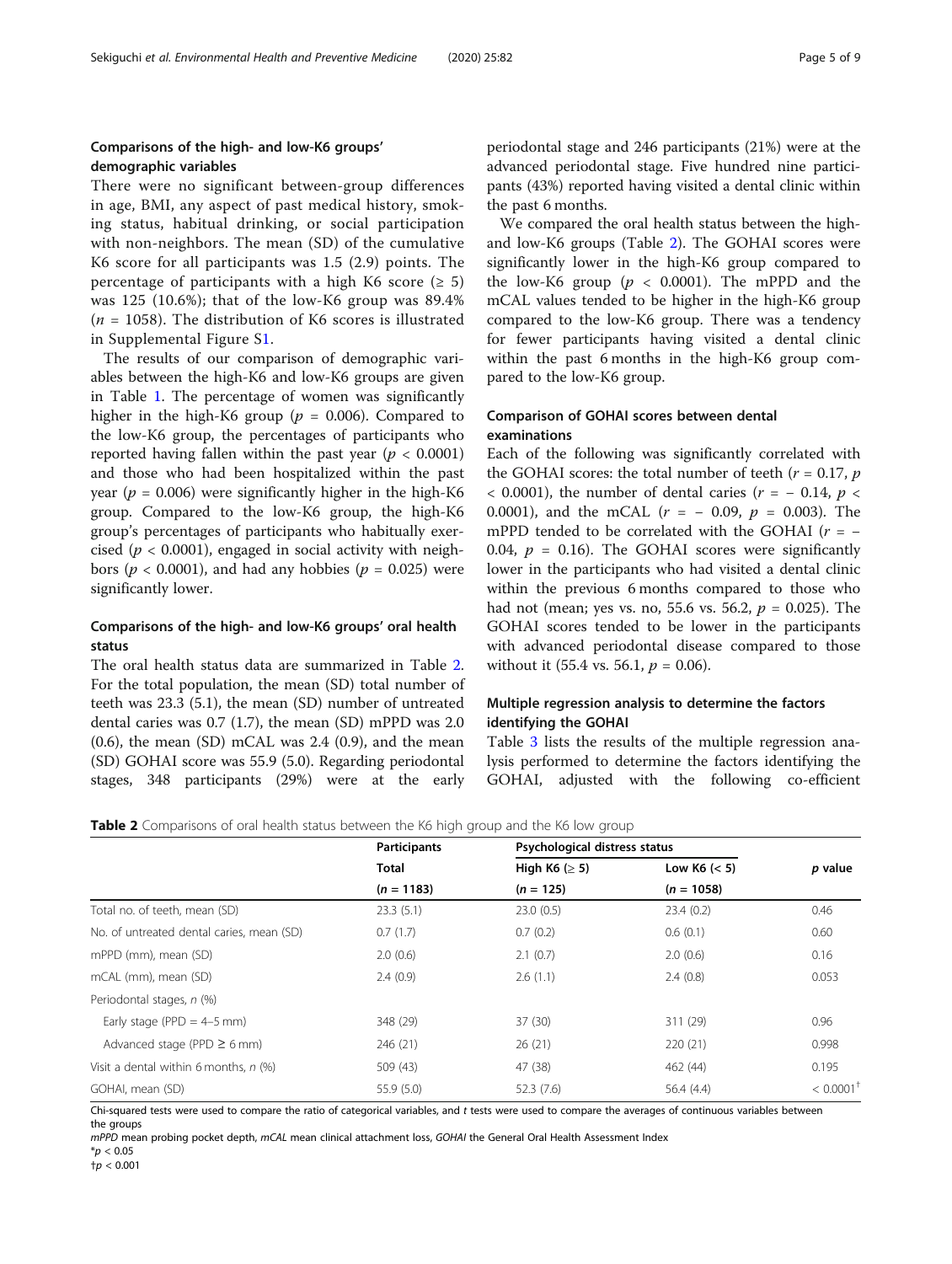| Independent variables                    | β       | 95%CI              | p value                 |
|------------------------------------------|---------|--------------------|-------------------------|
| Male gender                              | 0.10    | $0.24 - 0.81$      | 0.0003 <sup>†</sup>     |
| K6 (25)                                  | $-0.23$ | $-2.31$ to $-1.41$ | $< 0.0001$ <sup>1</sup> |
| Habitual exercising <sup>a</sup> (yes)   | 0.05    | $-0.02 - 0.53$     | 0.07                    |
| Social participation with neighbors (no) | 0.02    | $-0.23 - 0.45$     | 0.51                    |
| Falling within 1 year (no)               | 0.04    | $-0.08 - 0.62$     | 0.13                    |
| Hospitalization within 1 year (no)       | 0.02    | $-0.29 - 0.59$     | 0.51                    |
| Total number of teeth                    | 0.11    | $0.05 - 0.17$      | $0.0004^+$              |
| Number of dental caries                  | $-0.13$ | $-0.55$ to $-0.23$ | $< 0.0001$ <sup>+</sup> |
| mCAL                                     | $-0.05$ | $-0.64 - 0.04$     | 0.09                    |
| Visit a dental within 6 months (yes)     | $-0.07$ | $-0.63$ to $-0.08$ | $0.01*$                 |

<span id="page-5-0"></span>Table 3 Multiple regression analysis to determine the factors identifying GOHAI

Missing value excluded; falling within 1 year = 5, social participation with neighbors = 1, total analyzed participants = 1177 out of 1183

 $*_{p}$  < 0.05

 $\sigma^+$ p < 0.001  ${}^{\text{a}}$ Exercise of  $\geq$  30 min,  $\geq$  2×/week and  $\geq$  1 year

variables: gender, K6 score, habitual exercising, social participation with neighbors, falling within the past year, hospitalization within the past year, the total number of teeth, the number of dental caries, the mCAL, and visiting a dental clinic within the past 6 months. A significant regression equation was found:  $F(10, 1166) =$ 16.60,  $p < 0.0001$ , with  $R^2 = 0.12$ , root-mean-square error (RMSE) = 4.68, variance inflation factor (VIF) = 1.03–1.25. The results of the multiple regression analysis showed that gender, K6, the total number of teeth, the number of dental caries, and visiting a dental clinic within the past 6 months were significant contributing factors of the GOHAI. Among all of these variables, high-K6 was a substantial contributing factor of the GOHAI, independently ( $\beta$  = -0.23, t = -8.12, p < 0.0001).

## **Discussion**

This cross-sectional study aimed to clarify the association of psychological distress and oral health status with OHQoL in Japanese community-dwelling individuals by using data from the Nagasaki Islands Study. The results of our analyses demonstrated that psychological distress as defined by a K6 score  $\geq$  5 points and OHQoL defined by the GOHAI were strongly related in this communitydwelling population.

We observed that high psychological distress reflected by the K6 score was associated with female gender, the lack of habitual exercise, no social participation with neighbors, falling within the prior year, and low OHQoL as shown by the GOHAI. In previous studies, female gender, falling, and poor social participation were also related to psychological distress [\[37](#page-8-0)–[40\]](#page-8-0). The new knowledge gained in the present study is that low OHQoL was closely related to psychological distress in a community setting.

Poor mental health status has been reported to be associated with both poor oral health status and low OHQoL [[12](#page-7-0), [13](#page-7-0)]. A population with mental illness was reported to be likely to have more risk factors related to poor oral health (e.g., lack of motivation to engage in oral hygiene behaviors and adverse effects of medications [mainly xerostomia]) compared to the general population [\[10](#page-7-0)]. Our present findings revealed that the lack of social participation with neighbors was strongly related to the high psychological distress indexed by the K6. This result is compatible with a study that showed a positive association between social participation and mental and physical health [[39](#page-8-0)].

Moreover, the mPPD and the mCAL values in the present study tended to be higher in the high-K6 group compared to the low-K6 group, although the differences were not significant. We have speculated that high psychological distress may be associated with a reduction of daily activities such as both social participation and oral hygiene behaviors in community settings. Previous studies showed that oral health problems including periodontitis may play a role in the development or worsening of depressive symptoms [\[41,](#page-8-0) [42](#page-8-0)]. Considering our present findings, it appears that clinicians should pay attention to their patients' psychogenic background in the management of oral health care and OHQoL for the optimal oral health care of individuals with high psychological distress, even in the general population.

The results of our analyses demonstrated that the factors contributing to poor OHQoL as shown by the GOHAI were female gender, high psychological distress reflected by the K6, the total number of teeth, the number of dental caries, and having visited a dental clinic within the previous 6 months. Unsurprisingly, dental conditions are closely correlated with the OHQoL scores  $[12–14, 16]$  $[12–14, 16]$  $[12–14, 16]$  $[12–14, 16]$  $[12–14, 16]$  $[12–14, 16]$  $[12–14, 16]$ . In the present study, notably, psychological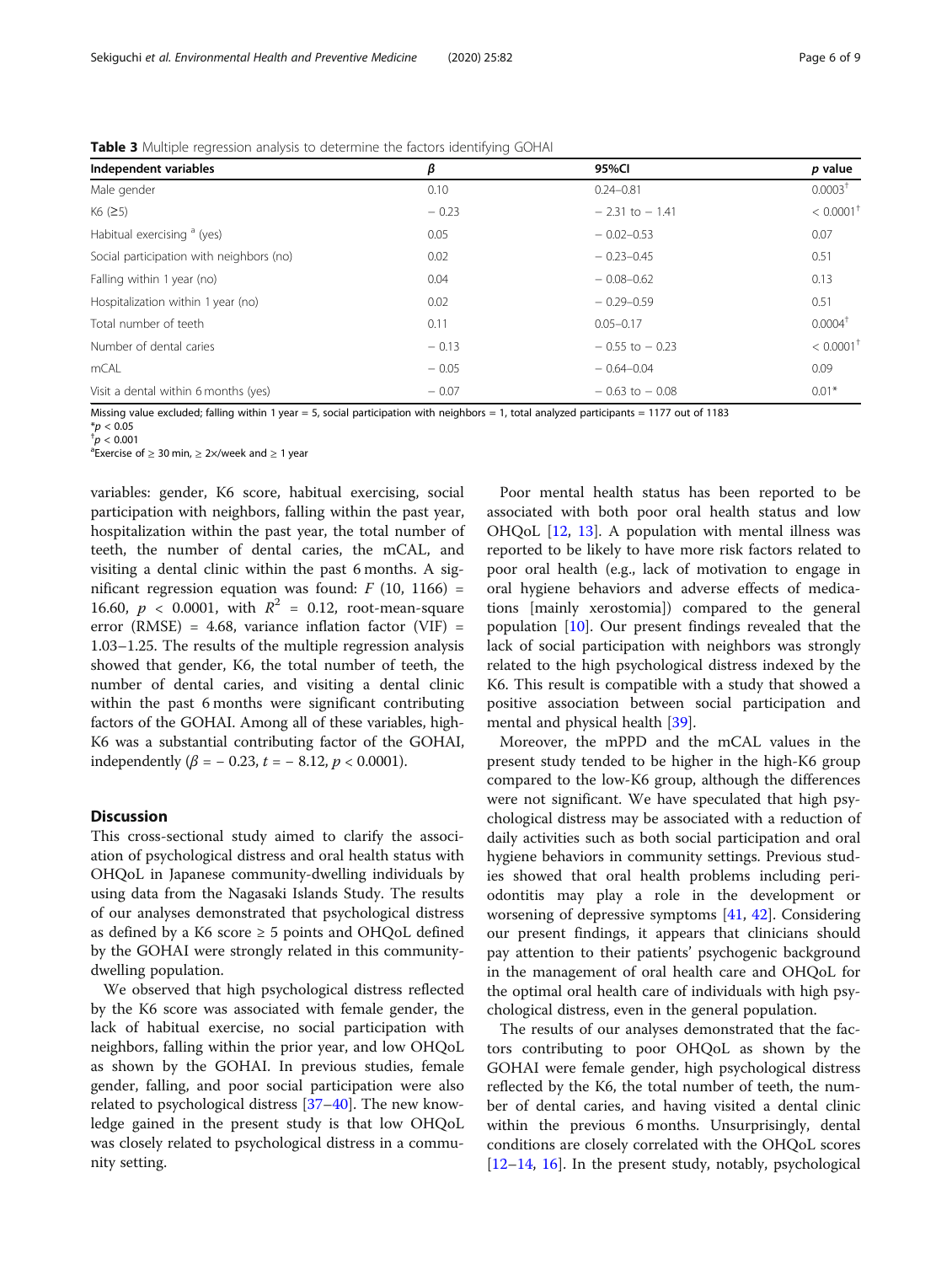<span id="page-6-0"></span>distress as revealed by the K6 was a substantial contributing factor to OHQoL. The previous reports proposed that the patient's psychogenic background should be considered as a factor of patient's subjective symptoms, such as medically unexplained toothache, atypical odontalgia, or self-reported xerostomia, that may be associated with reduced OHQoL in the management of oral care [\[43](#page-8-0), [44\]](#page-8-0). The results of the present study suggested that people with high psychological distress may perceive subjectively OHQoL as poor in a general population. On the other hand, it has been reported that compared to individuals without psychological distress, those with poor mental health are likely to use oral health services less often [\[19](#page-7-0)]. In the present study, the percentage of participants who had visited a dental clinic within the past 6 months tended to be lower in the high-K6 group compared to the low-K6 group (although the difference was not significant), and this suggests that individuals with high psychological distress may not be likely to visit a dental clinic even if they have poor OHQoL. Although the participants in the present study had mild both psychological distress and oral health problems, high psychological distress strongly related to poor OHQoL even in community-dwelling people.

The World Health Organization (WHO) recommended the approach of providing a program for the continuous improvement of oral health as an essential factor of general health that is related to quality of life [[24\]](#page-7-0). The Japan Dental Association [\[25](#page-7-0)] stated that good oral health is related to the extension of healthy life expectancy in Japan's super-aging society. People who make regular dental visits are at a low risk of tooth loss [[45\]](#page-8-0). A randomized controlled study demonstrated that an oral health promotion program for individuals with mental illness reduced their plaque index values [\[46](#page-8-0)]. We suggest that it is important to encourage individuals with high psychological distress (even those in general populations) to have regular dental health visits not only for the treatment of caries or periodontal disease but also for the maintenance of their oral health to prevent the deterioration of their OHQoL.

Another interesting finding of the present study is that compared to the men, the women had higher psychological distress and poorer OHQoL. During their lifetime, women worldwide are about twice as likely as men to develop depression [[47](#page-8-0)]. In global and long-term trends, the relationship between female gender and the risk of mental health may be explained by a previously reported gender gap [[37\]](#page-8-0). In addition, although women have reported more complaints about dental pain and chewing problems and showed greater concern about their oral health's social and psychological impacts than men, these gender differences vary among distinct populations [\[48\]](#page-8-0). A consideration of the gender gap may thus

be important when seeking to maintain the appropriate psychological distress levels and oral health management in general populations.

There are some potential study limitations that warrant discussion. First, because it was a cross-sectional study, a causal relationship was not shown. Longitudinal studies are necessary to clarify causality in the future. Second, the mean age of the participants was somewhat elderly at 65.9 years, and it is possible that our findings cannot be extrapolated to younger populations. Because it has been reported that the proportion of high psychological distress is higher in not only older populations but also younger populations [\[20\]](#page-7-0), additional research is necessary to clarify the association between psychological distress and oral health status in younger populations.

Third, the ratio of individuals undergoing oral health examinations in their annual health check-ups was < 50% of the participants. Our results may not reflect the status of the overall health check-up population. Fourth, because the K6 is not designed for the diagnosis of mental illnesses and we did not ask the participants about their history of using psychotropic drugs, it was difficult to identify whether or not the participants had mental illnesses. Fifth, some selection biases might have been present because we did not obtain the status of psychological distress and oral health in individuals who did not undergo the health check-ups. The frequency of complications such as stroke, ischemic heart disease, and diabetes mellitus that could affect psychological distress was low in the present study, but comparable to another Japanese cohort study [[49](#page-8-0)]. Lastly, we could not include all coefficient factors, such as education level  $[50]$  $[50]$  and economic status  $[51]$  $[51]$ , which were reported as important factors for preventive care in public health.

### Conclusion

This is the first study to clarify the significant association between high psychological distress and poor OHQoL in a Japanese community-dwelling population. It is likely that the individual with high psychological distress was strongly related to poor OHQoL even in the general population.

### Supplementary Information

The online version contains supplementary material available at [https://doi.](https://doi.org/10.1186/s12199-020-00919-9) [org/10.1186/s12199-020-00919-9.](https://doi.org/10.1186/s12199-020-00919-9)

Additional file 1: Suppl. Fig. S1. Distribution of K6

#### Abbreviations

CAL: Clinical attachment loss; GOHAI: General Oral Health Assessment Index; K6: Kessler Psychological Distress 6-Question Short-Form Scale; mPPD: Mean probing pocket depth; mCAL: Mean clinical attachment loss; OHQoL: Oral health-related quality of life; PPD: Probing pocket depth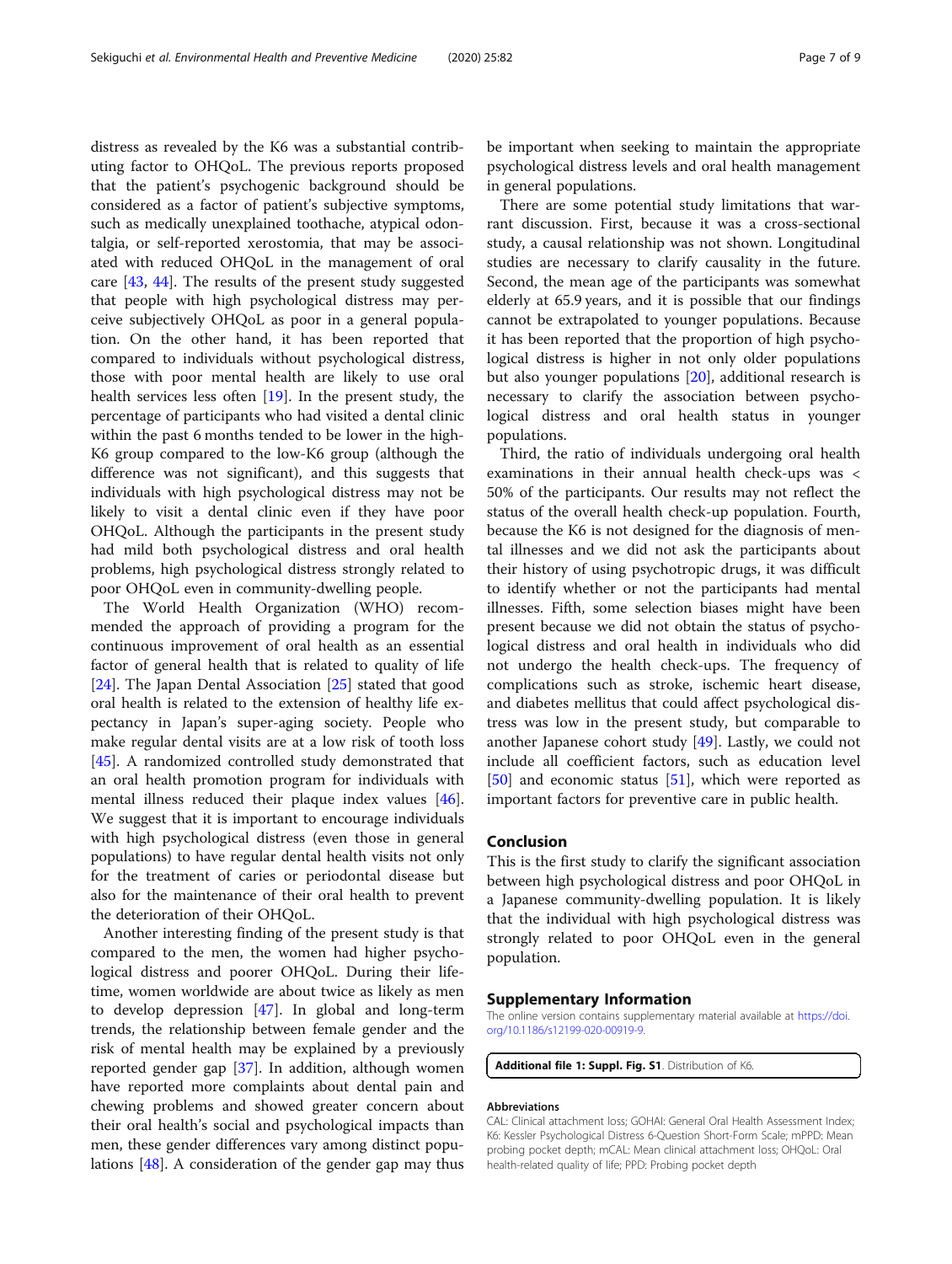### <span id="page-7-0"></span>Acknowledgements

We thank the staff of Goto City Office for their outstanding support.

#### Authors' contributions

AS contributed to the study conceptualization, data curation, formal analysis, investigation, and writing (original draft). SK contributed to the study conceptualization, data curation, formal analysis, investigation, methodology, project administration, and writing (original draft). HH contributed to the study investigation, methodology, validation, and writing (review and editing). YN contributed to the study investigation, validation, and writing (review and editing). KN, FN, HY, MK, KK, HF, TI, and TS contributed to the study data curation, investigation, and writing (review and editing). TM contributed to the study conceptualization, methodology, project administration, supervision, and writing (review and editing). All the authors read and approved the final manuscript.

#### Funding

This study was supported by a Grant-in-Aid for Scientific Research from the Japan Society for the Promotion of Science (No. 17H03740).

### Availability of data and materials

The datasets used and/or analyzed during the present study are available from the corresponding author on reasonable request.

#### Ethics approval and consent to participate

This study was approved by the Ethics Committee of Nagasaki University Graduate School of Biomedical Sciences (study registration number 14051404-8) and conformed to the Declaration of Helsinki. Written informed consent forms were provided in Japanese to ensure comprehensive understanding of the study objectives, and informed consent was given by all participants.

#### Consent for publication

Not applicable.

#### Competing interests

The authors declare that they have no competing interests.

#### Author details

<sup>1</sup>Department of Community Medicine, Nagasaki University Graduate School of Biomedical Sciences, 1-12-4 Sakamoto, Nagasaki 852-8523, Japan. 2 Department of Oral Health, Nagasaki University Graduate School of Biomedical Sciences, Nagasaki, Japan. <sup>3</sup>Department of General Medicine, Nagasaki University Hospital, Nagasaki, Japan. <sup>4</sup>Department of Island and Community Medicine, Nagasaki University Graduate School of Biomedical Sciences, Nagasaki, Japan. <sup>5</sup>Community Medical Network Center, Nagasaki University Hospital, Nagasaki, Japan. <sup>6</sup>National Institute of Public Health, Saitama, Japan. <sup>7</sup>Department of Dentistry for the Disability and Oral Health, Division of Dysphagia Rehabilitation, Asahi University, Gifu, Japan.

### Received: 24 August 2020 Accepted: 23 November 2020 Published online: 10 December 2020

#### References

- Kessler RC, Aguilar-gaxiola S, Alonso J, Chatterji S, Lee S, Ormel J, et al. The global burden of mental disorders: an update from the WHO World Mental Health (WMH) surveys. Epidemiol Psichiatr Soc. 2009;18:23–33.
- 2. Becker AE, Kleinman A. Mental health and the global agenda. N Engl J Med. 2013;369:66–73.
- 3. Zhang Y, Chen Y, Ma L. Depression and cardiovascular disease in elderly: current understanding. J Clin Neurosci. 2018;47:1–5.
- 4. Roy T, Lloyd CE. Epidemiology of depression and diabetes: a systematic review. J Affect Disord. 2012;142:8–21.
- 5. Prince M, Patel V, Saxena S, Maj M, Maselko J, Phillips MR, et al. No health without mental health. Lancet. 2007;370:859–77.
- 6. Kisely S. No mental health without oral health. Can J Psychiatry. 2016;61:277–82.
- 7. Kandelman D, Petersen PE, Ueda H. Oral health, general health, and quality of life in older people. Spec Care Dent. 2008;28:224–36.
- Kisely S, Quek LH, Pais J, Lalloo R, Johnson NW, Lawrence D. Advanced dental disease in people with severe mental illness: systematic review and meta-analysis. Br J Psychiatry. 2011;199:187–93.
- Kisely S, Sawyer E, Siskind D, Lalloo R. The oral health of people with anxiety and depressive disorders - a systematic review and meta-analysis. J Affect Disord. 2016;200:119–32.
- 10. Torales J, Barrios I, González I. Oral and dental health issues in people with mental disorders. Problemáticas de salud bucodental en personas con trastornos mentales. Medwave. 2017;17:e7045.
- 11. Xiang X, Lee WKS. Serious psychological distress as a barrier to dental care in community-dwelling adults in the United States. J Public Health Dent. 2015;75:134–41.
- 12. Patel R, Gamboa A. Prevalence of oral diseases and oral-health-related quality of life in people with severe mental illness undertaking communitybased psychiatric care. Br Dent J. 2012;213:1–5.
- 13. Corridore D, Guerra F, La Marra C, Di Thiene D, Ottolenghi L. Oral health status and oral health-related quality of life in Italian deinstitutionalized psychiatric patients. Clin Ter. 2017;168:77–83.
- 14. Sanders AE, Slade GD, Lim S, Reisine ST. Impact of oral disease on quality of life in the US and Australian populations. Community Dent Oral Epidemiol. 2009;37:171–81.
- 15. Grønning K, Espnes GA, Nguyen C, Rodrigues AMF, Gregorio MJ, Sousa R, et al. Psychological distress in elderly people is associated with diet, wellbeing, health status, social support and physical functioning- a HUNT3 study. BMC Geriatr. 2018;18:205.
- 16. Gerritsen AE, Allen PF, Witter DJ, Bronkhorst EM, Creugers NHJ. Tooth loss and oral health-related quality of life: a systematic review and meta-analysis. Health Qual Life Outcomes. 2010;8:126.
- 17. Rozier RG, Pahel BT. Patient- and population-reported outcomes in public health dentistry: oral health-related quality of life. Dent Clin North Am. 2008; 52:345–65.
- 18. Shanbhag S, Dahiya M, Croucher R. The impact of periodontal therapy on oral health-related quality of life in adults: a systematic review. J Clin Periodontol. 2012;39:725–35.
- 19. Okoro CA, Strine TW, Eke PI, Dhingra SS, Balluz LS. The association between depression and anxiety and use of oral health services and tooth loss. Community Dent Oral Epidemiol. 2012;40:134–44.
- 20. Nishi D, Susukida R, Usuda K, Mojtabai R, Yamanouchi Y. Trends in the prevalence of psychological distress and the use of mental health services from 2007 to 2016 in Japan. J Affect Disord. 2018;239:208–13.
- 21. Tanji F, Tomata Y, Zhang S, Otsuka T, Tsuji I. Psychological distress and completed suicide in Japan: a comparison of the impact of moderate and severe psychological distress. Prev Med. 2018;116:99–103.
- 22. Dahl KE, Calogiuri G, Jönsson B. Perceived oral health and its association with symptoms of psychological distress, oral status and socio-demographic characteristics among elderly in Norway. BMC Oral Health. 2018;18:93.
- 23. O'Neil A, Berk M, Venugopal K, Kim SW, Williams LJ, Jacka FN. The association between poor dental health and depression: findings from a large-scale, population-based study (the NHANES study). Gen Hosp Psychiatry. 2014;36:266–70.
- 24. Petersen PE. The World Oral Health Report 2003: continuous improvement of oral health in the 21st century the approach of the WHO Global Oral Health Programme. Community Dent Oral Epidemiol. 2003;31(Suppl):3–24.
- 25. Association JD. The current evidence oral health for achieving of dental care and healthy longevity in an aging society: Japan Dental Association. Japan Dental Association 2015. <https://www.jda.or.jp/pdf/ebm2015En.pdf> of subordinate document. Accessed 25 July 2019.
- 26. Hayashida H, Saito T, Kawasaki K, Kitamura M, Furugen R, Iwasaki T, et al. Association of periodontitis with carotid artery intima-media thickness and arterial stiffness in community-dwelling people in Japan: The Nagasaki Islands study. Atherosclerosis. 2013;229:186–91.
- 27. Yamanashi H, Shimizu Y, Koyamatsu J, Nobuyoshi M, Nagayoshi M, Kadota K, et al. Multiple somatic symptoms and frailty: cross-sectional study in Japanese community-dwelling elderly people. Fam Pract. 2016;33:453–60.
- 28. Kessler RC, Andrews G, Colpe LJ, Hiripi E, Mroczek DK, Normand SLT, et al. Short screening scales to monitor population prevalences and trends in non-specific psychological distress. Psychol Med. 2002;32:959–76.
- 29. Sakurai K, Nishi A, Kondo K, Yanagida K, Kawakami N. Screening performance of K6/K10 and other screening instruments for mood and anxiety disorders in Japan. Psychiatry Clin Neurosci. 2011;65:434–41.
- 30. Furukawa TA, Kawakami N, Saitoh M, Ono Y, Nakane Y, Nakamura Y, et al. The performance of the Japanese version of the K6 and K10 in the World Mental Health Survey Japan. Int J Methods Psychiatr Res. 2008;17:152–8.